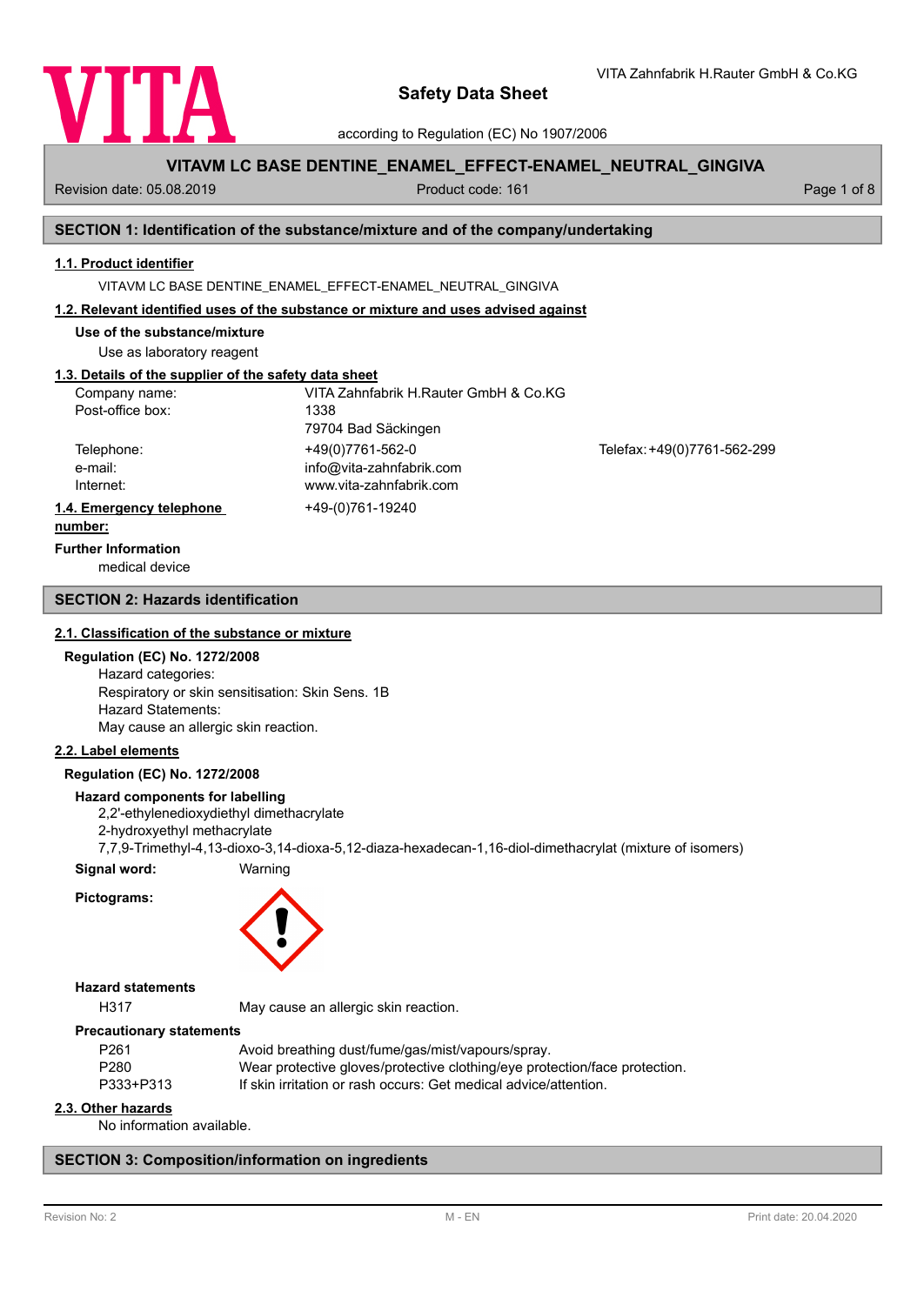

according to Regulation (EC) No 1907/2006

# **VITAVM LC BASE DENTINE\_ENAMEL\_EFFECT-ENAMEL\_NEUTRAL\_GINGIVA**

Revision date: 05.08.2019 **Product code: 161** Product code: 161 **Page 2 of 8** Page 2 of 8

# **3.2. Mixtures**

## **Hazardous components**

| CAS No     | Chemical name                                                                                              |          | Quantity          |  |
|------------|------------------------------------------------------------------------------------------------------------|----------|-------------------|--|
|            | EC No                                                                                                      | Index No | <b>REACH No</b>   |  |
|            | <b>GHS Classification</b>                                                                                  |          |                   |  |
| 72869-86-4 | 7,7,9-Trimethyl-4,13-dioxo-3,14-dioxa-5,12-diaza-hexadecan-1,16-diol-dimethacrylat (mixture of<br>(isomers |          | $15 - 20$ %       |  |
|            | 276-957-5                                                                                                  |          | 101-2120751202-68 |  |
|            | Skin Sens. 1B, Aquatic Chronic 3; H317 H412                                                                |          |                   |  |
| 109-16-0   | 2,2'-ethylenedioxydiethyl dimethacrylate                                                                   |          | $15 - 20%$        |  |
|            | 203-652-6                                                                                                  |          | 01-2119969287-21  |  |
|            | Skin Sens. 1B; H317                                                                                        |          |                   |  |

Full text of H and EUH statements: see section 16.

## **SECTION 4: First aid measures**

## **4.1. Description of first aid measures**

## **After inhalation**

Provide fresh air. When in doubt or if symptoms are observed, get medical advice.

## **After contact with skin**

After contact with skin, wash immediately with plenty of water and soap. Take off immediately all contaminated clothing and wash it before reuse. Medical treatment necessary. IF ON SKIN: Wash with plenty of soap and water.

## **After contact with eyes**

After contact with the eyes, rinse with water with the eyelids open for a sufficient length of time, then consult an ophthalmologist immediately.

## **After ingestion**

Rinse mouth immediately and drink plenty of water.

## **4.2. Most important symptoms and effects, both acute and delayed**

No information available.

## **4.3. Indication of any immediate medical attention and special treatment needed**

Treat symptomatically.

## **SECTION 5: Firefighting measures**

## **5.1. Extinguishing media**

## **Suitable extinguishing media**

Co-ordinate fire-fighting measures to the fire surroundings.

## **5.2. Special hazards arising from the substance or mixture**

Non-flammable.

## **5.3. Advice for firefighters**

Wear a self-contained breathing apparatus and chemical protective clothing. Full protection suit.

## **Additional information**

Suppress gases/vapours/mists with water spray jet. Collect contaminated fire extinguishing water separately. Do not allow entering drains or surface water.

## **SECTION 6: Accidental release measures**

## **6.1. Personal precautions, protective equipment and emergency procedures**

Provide adequate ventilation. Do not breathe gas/fumes/vapour/spray. Avoid contact with skin, eyes and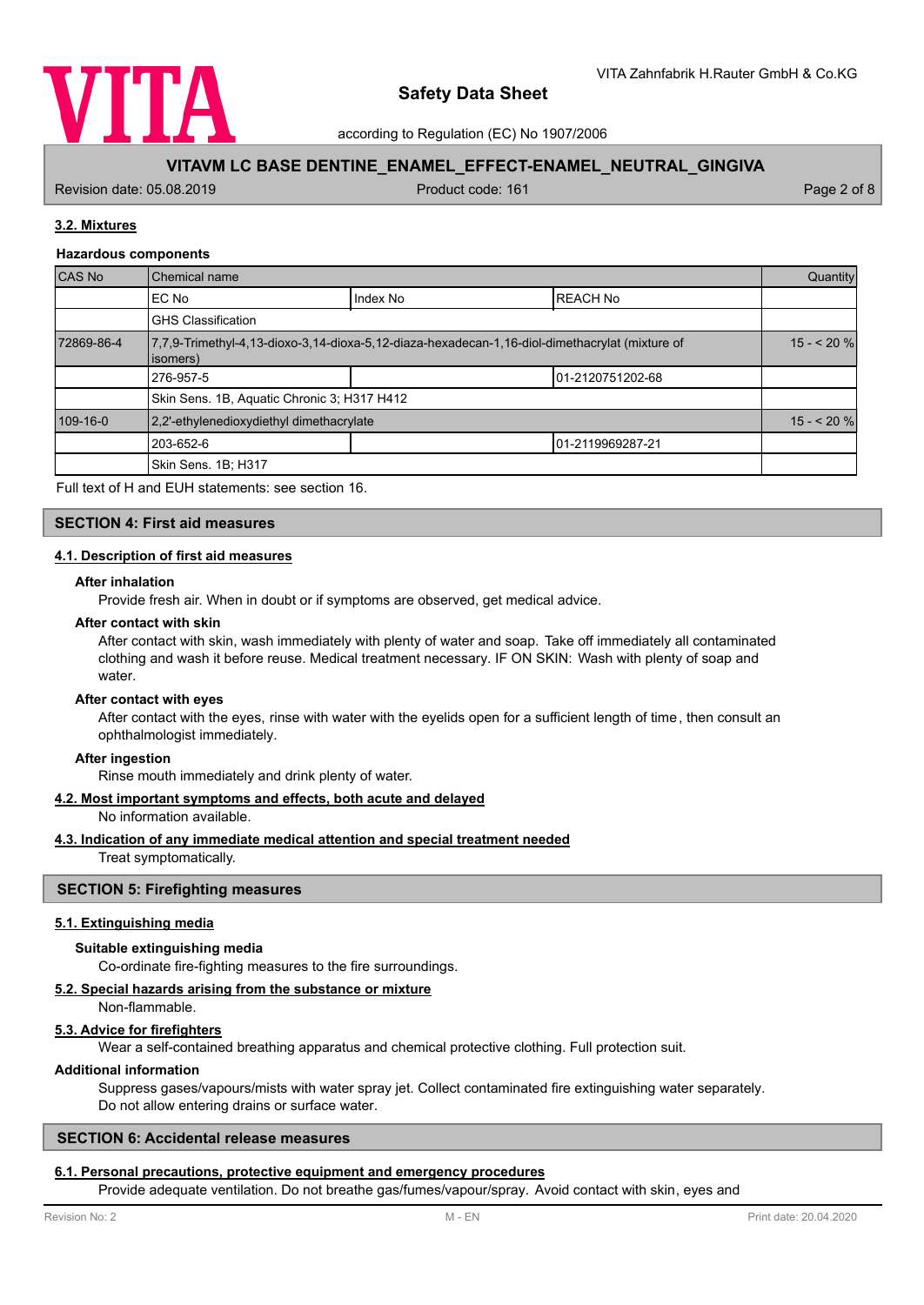

according to Regulation (EC) No 1907/2006

# **VITAVM LC BASE DENTINE\_ENAMEL\_EFFECT-ENAMEL\_NEUTRAL\_GINGIVA**

Revision date: 05.08.2019 **Product code: 161** Product code: 161 **Page 3 of 8** Page 3 of 8

clothes. Use personal protection equipment.

## **6.2. Environmental precautions**

Do not allow to enter into surface water or drains.

## **6.3. Methods and material for containment and cleaning up**

Take up mechanically. Treat the recovered material as prescribed in the section on waste disposal.

## **6.4. Reference to other sections**

Safe handling: see section 7 Personal protection equipment: see section 8 Disposal: see section 13

## **SECTION 7: Handling and storage**

## **7.1. Precautions for safe handling**

#### **Advice on safe handling**

No special measures are necessary.

#### **Advice on protection against fire and explosion**

No special fire protection measures are necessary.

## **7.2. Conditions for safe storage, including any incompatibilities**

## **Requirements for storage rooms and vessels**

Keep container tightly closed.

## **Hints on joint storage**

No special measures are necessary.

## **7.3. Specific end use(s)**

Use as laboratory reagent

## **SECTION 8: Exposure controls/personal protection**

## **8.1. Control parameters**

## **8.2. Exposure controls**



#### **Protective and hygiene measures**

Remove contaminated, saturated clothing immediately. Draw up and observe skin protection programme. Wash hands and face before breaks and after work and take a shower if necessary . When using do not eat, drink, smoke, sniff.

## **Eye/face protection**

Suitable eye protection: goggles.

## **Hand protection**

When handling with chemical substances, protective gloves must be worn with the CE-label including the four control digits. The quality of the protective gloves resistant to chemicals must be chosen as a function of the specific working place concentration and quantity of hazardous substances. For special purposes, it is recommended to check the resistance to chemicals of the protective gloves mentioned above together with the supplier of these gloves. Recommended glove articles KCL Dermatril P Breakthrough time (maximum wearing time) 10 min NBR (Nitrile rubber)

## **Skin protection**

Use of protective clothing.

## **Respiratory protection**

Provide adequate ventilation as well as local exhaustion at critical locations. Technical ventilation of workplace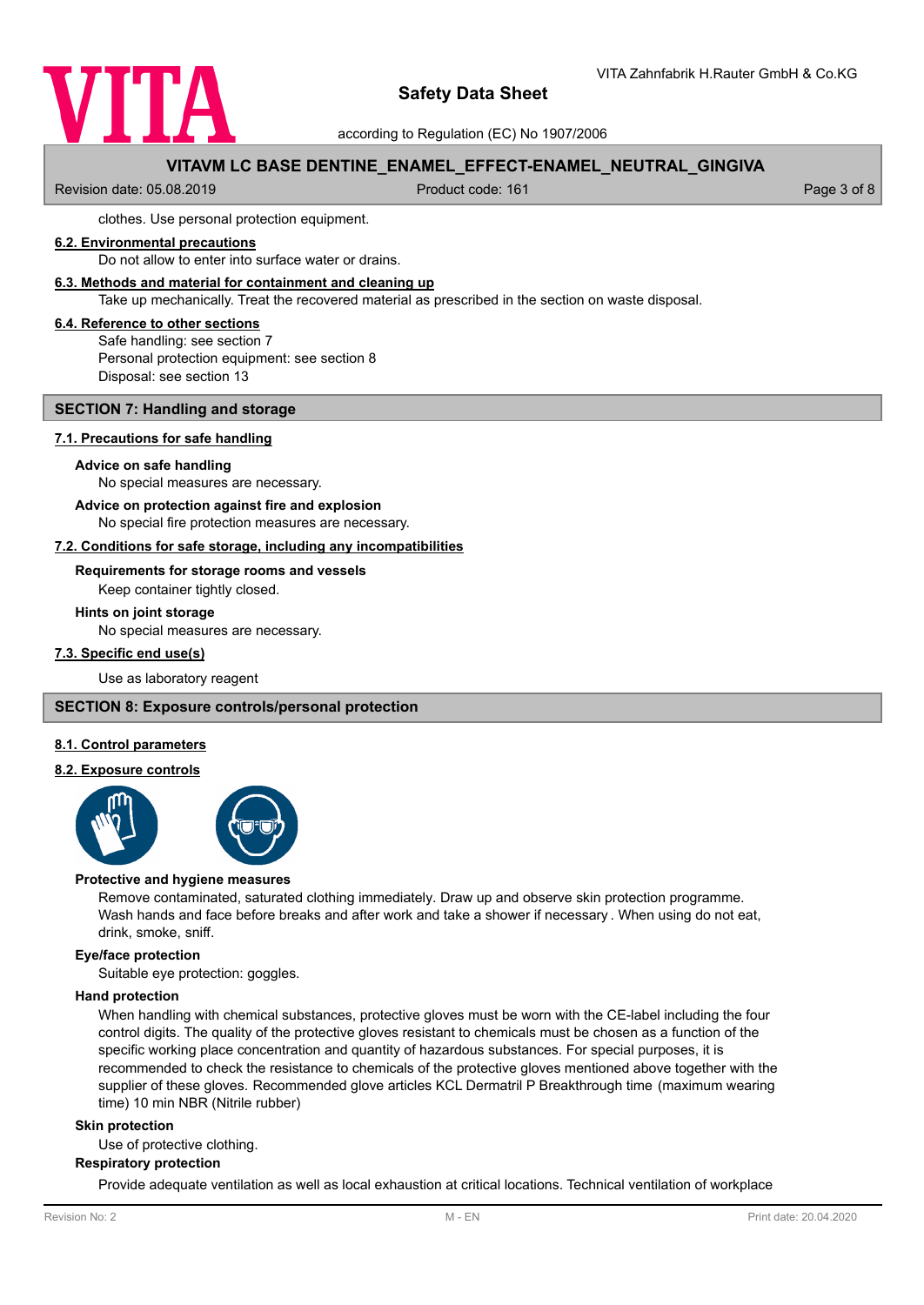

according to Regulation (EC) No 1907/2006

# **VITAVM LC BASE DENTINE\_ENAMEL\_EFFECT-ENAMEL\_NEUTRAL\_GINGIVA**

Revision date: 05.08.2019 <br>
Product code: 161 Page 4 of 8

# Physical state: Colour: **9.1. Information on basic physical and chemical properties SECTION 9: Physical and chemical properties** Odour: Characteristic pH-Value: not determined **Changes in the physical state** Melting point: not determined Initial boiling point and boiling range: 139 °C Flash point: 151 °C **Flammability** Solid: **not determined** and the solid: **not determined** and the solid: **not determined** and the solid: **not determined** and the solid: **not determined** and the solid: **not determined** and the solid: **note** that the solid: Gas: contract the contract of the contract of the contract of the contract of the contract of the contract of the contract of the contract of the contract of the contract of the contract of the contract of the contract of The product is not: Explosive. **Explosive properties** Lower explosion limits:  $\qquad \qquad \qquad$  not determined Upper explosion limits:  $\blacksquare$ **Auto-ignition temperature** Solid: **not determined** and the solid: **not determined** and the solid: **not determined** and the solid: **not determined** and the solid: **not determined** and the solid: **not determined** and the solid: **note** that the solid: Gas: Gas: not applicable contract to the contract of the contract of the contract of the contract of the contract of the contract of the contract of the contract of the contract of the contract of the contract of the contr Decomposition temperature: not determined Not oxidising. **Oxidizing properties** Vapour pressure:  $\le$  1100 hPa (at 50 °C) Density: not determined Water solubility: No **Solubility in other solvents** not determined Partition coefficient: not determined Vapour density: not determined Evaporation rate: not determined **9.2. Other information** Solid content: 59,1 %

# **SECTION 10: Stability and reactivity**

## **10.1. Reactivity**

No hazardous reaction when handled and stored according to provisions.

## **10.2. Chemical stability**

The product is stable under storage at normal ambient temperatures.

## **10.3. Possibility of hazardous reactions**

No known hazardous reactions.

## **10.4. Conditions to avoid**

none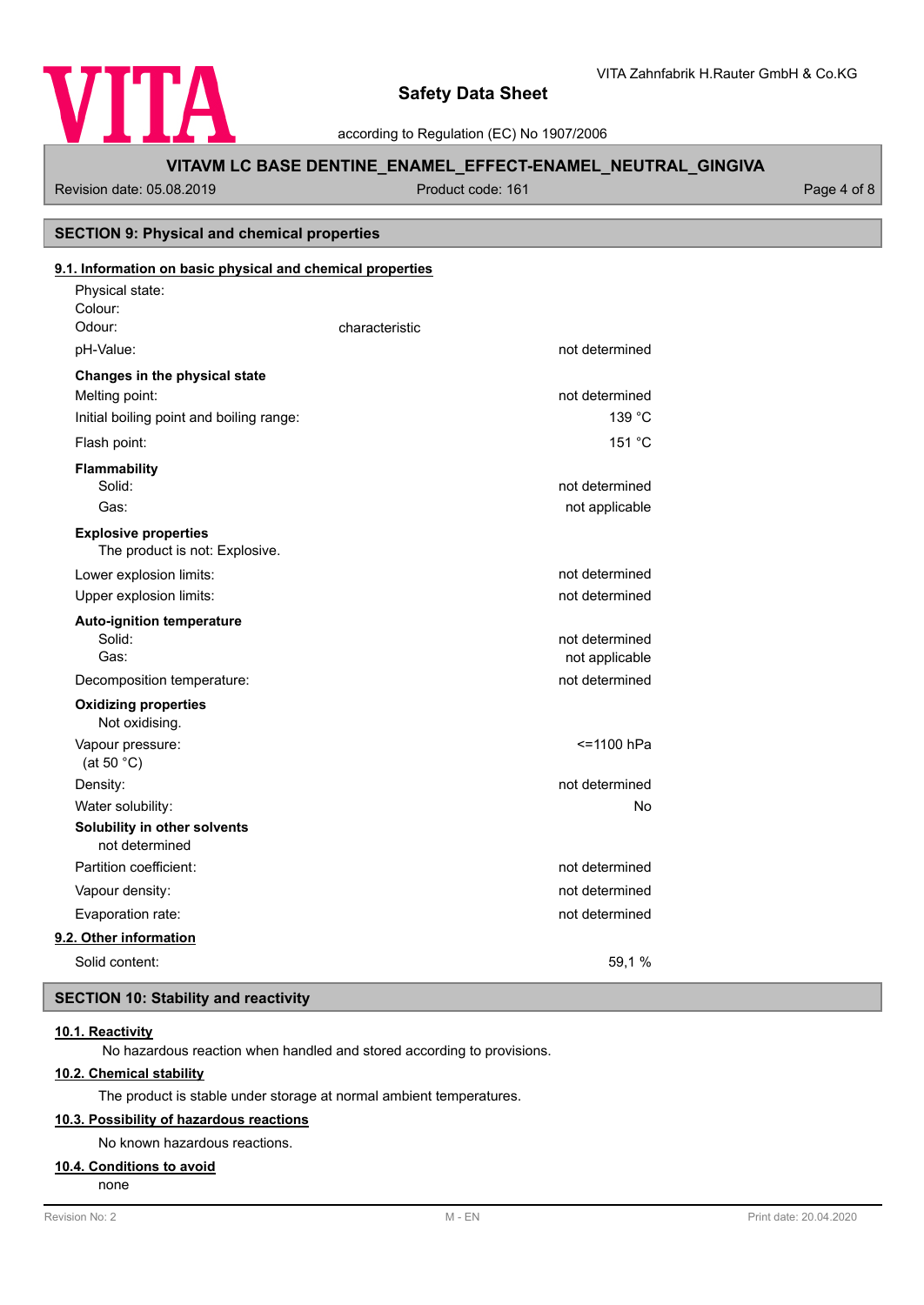

according to Regulation (EC) No 1907/2006

# **VITAVM LC BASE DENTINE\_ENAMEL\_EFFECT-ENAMEL\_NEUTRAL\_GINGIVA**

Revision date: 05.08.2019 **Product code: 161** Product code: 161 **Page 5 of 8** Page 5 of 8

# **10.5. Incompatible materials**

No information available.

## **10.6. Hazardous decomposition products**

No known hazardous decomposition products.

## **SECTION 11: Toxicological information**

## **11.1. Information on toxicological effects**

## **Acute toxicity**

Based on available data, the classification criteria are not met.

## **Irritation and corrosivity**

Based on available data, the classification criteria are not met.

## **Sensitising effects**

May cause an allergic skin reaction.

(7,7,9-Trimethyl-4,13-dioxo-3,14-dioxa-5,12-diaza-hexadecan-1,16-diol-dimethacrylat (mixture of isomers); 2,2'-ethylenedioxydiethyl dimethacrylate)

## **Carcinogenic/mutagenic/toxic effects for reproduction**

Based on available data, the classification criteria are not met.

## **STOT-single exposure**

Based on available data, the classification criteria are not met.

## **STOT-repeated exposure**

Based on available data, the classification criteria are not met.

#### **Aspiration hazard**

Based on available data, the classification criteria are not met.

# **Additional information on tests**

The mixture is classified as hazardous according to regulation (EC) No 1272/2008 [CLP].

## **SECTION 12: Ecological information**

## **12.1. Toxicity**

## The product is not: Ecotoxic.

**12.2. Persistence and degradability**

The product has not been tested.

## **12.3. Bioaccumulative potential**

The product has not been tested.

## **12.4. Mobility in soil**

The product has not been tested.

## **12.5. Results of PBT and vPvB assessment**

The product has not been tested.

# **12.6. Other adverse effects**

No information available.

## **Further information**

Do not allow to enter into surface water or drains. Do not allow to enter into soil/subsoil.

## **SECTION 13: Disposal considerations**

## **13.1. Waste treatment methods**

# **Disposal recommendations**

Do not allow to enter into surface water or drains. Do not allow to enter into soil/subsoil. Dispose of waste according to applicable legislation.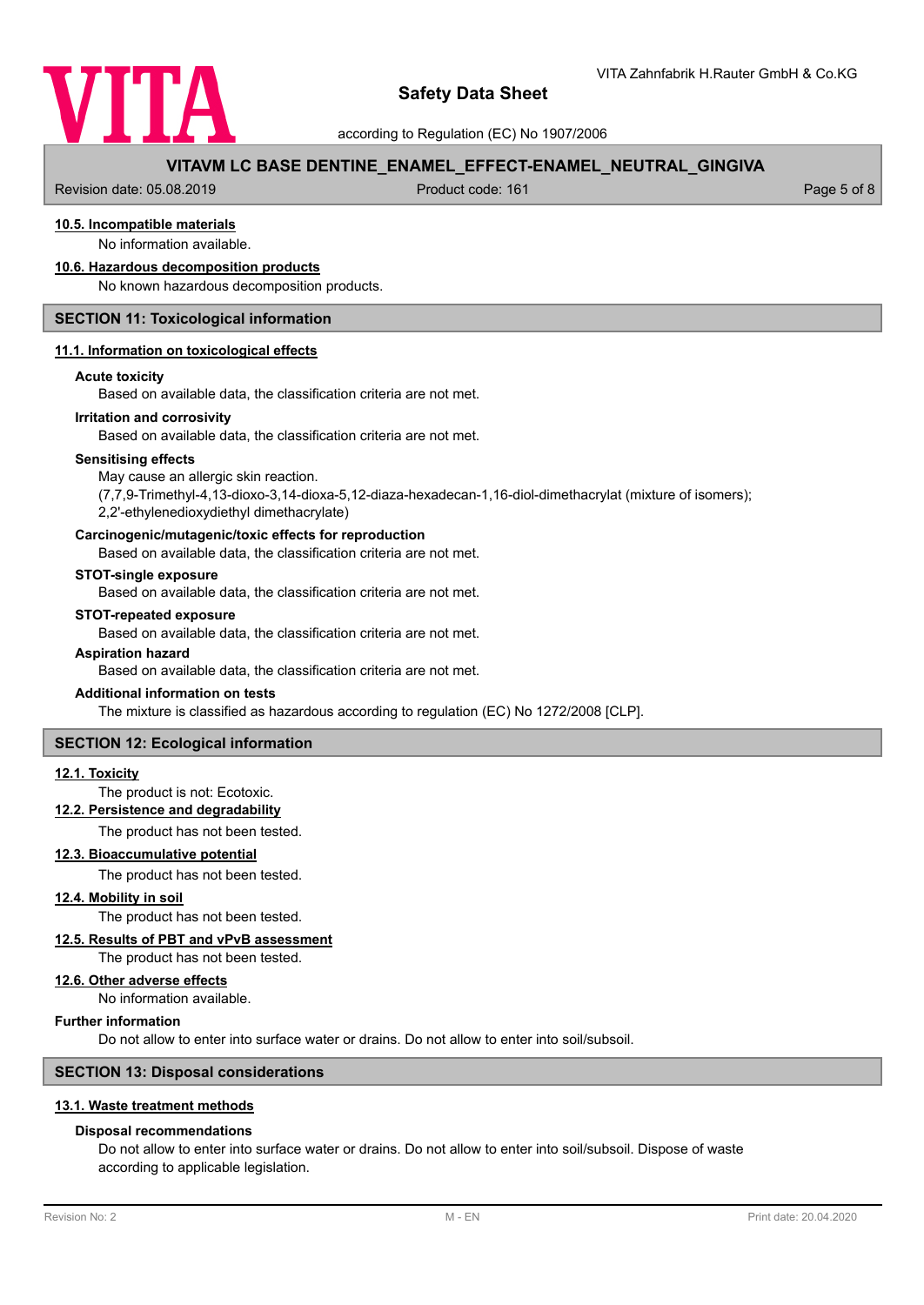

according to Regulation (EC) No 1907/2006

# **VITAVM LC BASE DENTINE\_ENAMEL\_EFFECT-ENAMEL\_NEUTRAL\_GINGIVA**

Revision date: 05.08.2019 **Product code: 161** Product code: 161 **Page 6 of 8** 

## **Contaminated packaging**

Handle contaminated packages in the same way as the substance itself.

## **SECTION 14: Transport information**

| Land transport (ADR/RID)                                                                   |                                                                                                                       |
|--------------------------------------------------------------------------------------------|-----------------------------------------------------------------------------------------------------------------------|
| 14.1. UN number:                                                                           | No dangerous good in sense of this transport regulation.                                                              |
| 14.2. UN proper shipping name:                                                             | No dangerous good in sense of this transport regulation.                                                              |
| 14.3. Transport hazard class(es):                                                          | No dangerous good in sense of this transport regulation.                                                              |
| 14.4. Packing group:                                                                       | No dangerous good in sense of this transport regulation.                                                              |
| Inland waterways transport (ADN)                                                           |                                                                                                                       |
| 14.1. UN number:                                                                           | No dangerous good in sense of this transport regulation.                                                              |
| 14.2. UN proper shipping name:                                                             | No dangerous good in sense of this transport regulation.                                                              |
| 14.3. Transport hazard class(es):                                                          | No dangerous good in sense of this transport regulation.                                                              |
| 14.4. Packing group:                                                                       | No dangerous good in sense of this transport regulation.                                                              |
| <b>Marine transport (IMDG)</b>                                                             |                                                                                                                       |
| 14.1. UN number:                                                                           | No dangerous good in sense of this transport regulation.                                                              |
| 14.2. UN proper shipping name:                                                             | No dangerous good in sense of this transport regulation.                                                              |
| 14.3. Transport hazard class(es):                                                          | No dangerous good in sense of this transport regulation.                                                              |
| 14.4. Packing group:                                                                       | No dangerous good in sense of this transport regulation.                                                              |
| Air transport (ICAO-TI/IATA-DGR)                                                           |                                                                                                                       |
| 14.1. UN number:                                                                           | No dangerous good in sense of this transport regulation.                                                              |
| 14.2. UN proper shipping name:                                                             | No dangerous good in sense of this transport regulation.                                                              |
| 14.3. Transport hazard class(es):                                                          | No dangerous good in sense of this transport regulation.                                                              |
| 14.4. Packing group:                                                                       | No dangerous good in sense of this transport regulation.                                                              |
| 14.5. Environmental hazards                                                                |                                                                                                                       |
| <b>ENVIRONMENTALLY HAZARDOUS:</b>                                                          | no                                                                                                                    |
| 14.6. Special precautions for user<br>No information available.                            |                                                                                                                       |
| 14.7. Transport in bulk according to Annex II of Marpol and the IBC Code<br>not applicable |                                                                                                                       |
|                                                                                            |                                                                                                                       |
| <b>SECTION 15: Regulatory information</b>                                                  |                                                                                                                       |
|                                                                                            | 15.1. Safety, health and environmental regulations/legislation specific for the substance or mixture                  |
| EU regulatory information                                                                  |                                                                                                                       |
| 2010/75/EU (VOC):                                                                          | 0.103%                                                                                                                |
| 2004/42/EC (VOC):                                                                          | 0.103%                                                                                                                |
| Information according to 2012/18/EU<br>(SEVESO III):                                       | Not subject to 2012/18/EU (SEVESO III)                                                                                |
| National regulatory information                                                            |                                                                                                                       |
| Employment restrictions:                                                                   | Observe restrictions to employment for juveniles according to the 'juvenile<br>work protection guideline' (94/33/EC). |
| Water hazard class (D):                                                                    | 1 - slightly hazardous to water                                                                                       |
| Skin resorption/Sensitization:                                                             | Causes allergic hypersensitivity reactions.                                                                           |
|                                                                                            |                                                                                                                       |

# **15.2. Chemical safety assessment**

Chemical safety assessments for substances in this mixture were not carried out.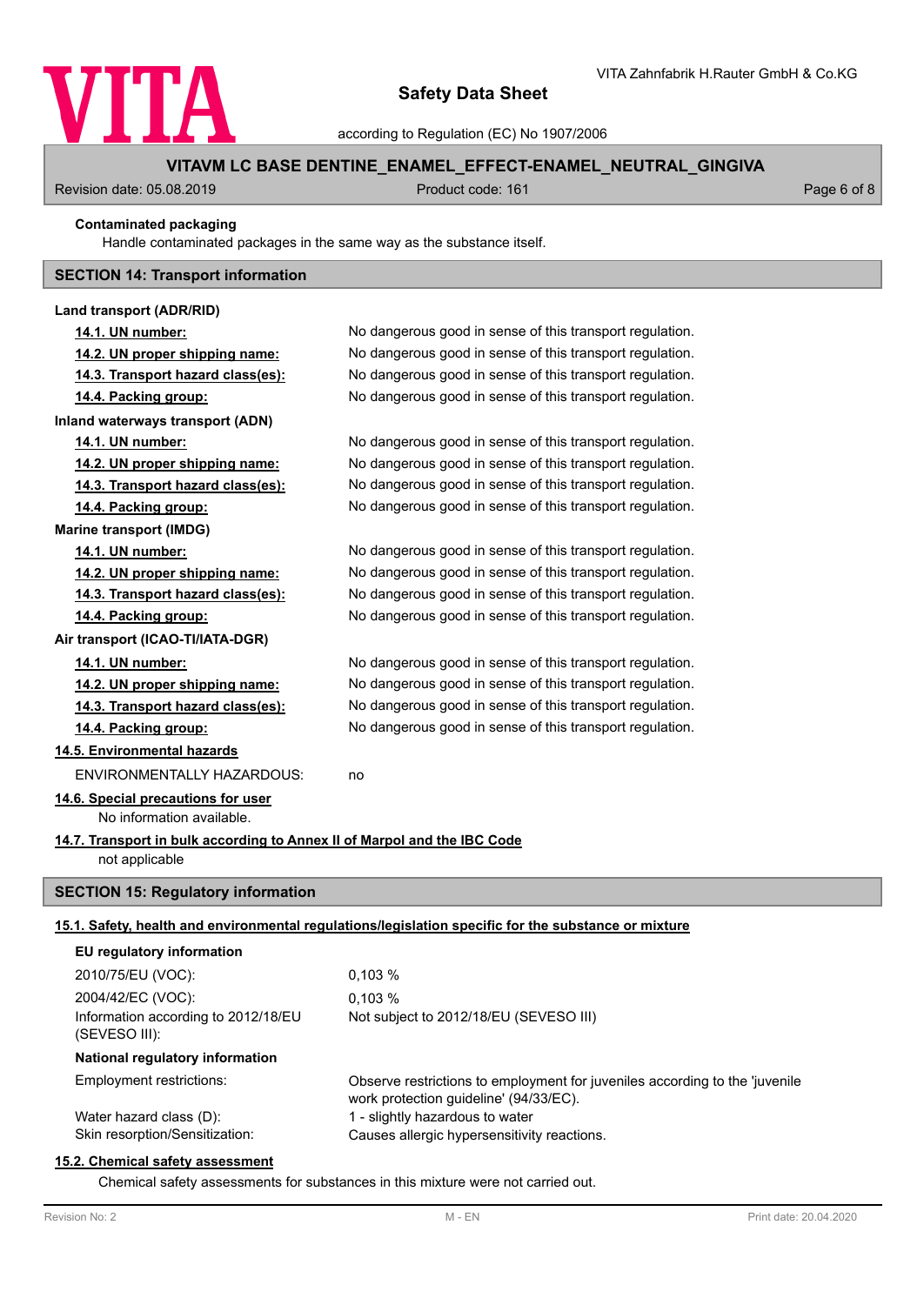

according to Regulation (EC) No 1907/2006

# **VITAVM LC BASE DENTINE\_ENAMEL\_EFFECT-ENAMEL\_NEUTRAL\_GINGIVA**

Revision date: 05.08.2019 **Product code: 161** Product code: 161 **Page 7 of 8** Page 7 of 8

# **SECTION 16: Other information**

## **Abbreviations and acronyms**

ADR: Accord européen sur le transport des marchandises dangereuses par Route (European Agreement concerning the International Carriage of Dangerous Goods by Road ) IMDG: International Maritime Code for Dangerous Goods IATA: International Air Transport Association GHS: Globally Harmonized System of Classification and Labelling of Chemicals EINECS: European Inventory of Existing Commercial Chemical Substances ELINCS: European List of Notified Chemical Substances CAS: Chemical Abstracts Service LC50: Lethal concentration, 50% LD50: Lethal dose, 50% CLP: Classification, labelling and Packaging REACH: Registration, Evaluation and Authorization of Chemicals GHS: Globally Harmonised System of Classification, Labelling and Packaging of Chemicals UN: United Nations DNEL: Derived No Effect Level DMEL: Derived Minimal Effect Level PNEC: Predicted No Effect Concentration ATE: Acute toxicity estimate LL50: Lethal loading, 50% EL50: Effect loading, 50% EC50: Effective Concentration 50% ErC50: Effective Concentration 50%, growth rate NOEC: No Observed Effect Concentration BCF: Bio-concentration factor PBT: persistent, bioaccumulative, toxic vPvB: very persistent, very bioaccumulative RID: Regulations concerning the international carriage of dangerous goods by rail ADN: European Agreement concerning the International Carriage of Dangerous Goods by Inland Waterways (Accord européen relatif au transport international des marchandises dangereuses par voies de navigation intérieures) EmS: Emergency Schedules MFAG: Medical First Aid Guide ICAO: International Civil Aviation Organization MARPOL: International Convention for the Prevention of Marine Pollution from Ships IBC: Intermediate Bulk Container VOC: Volatile Organic Compounds SVHC: Substance of Very High Concern For abbreviations and acronyms, see table at http://abbrev.esdscom.eu

## **Classification for mixtures and used evaluation method according to regulation (EC) No. 1272/2008 [CLP]**

| Classification | Jassification procedure |
|----------------|-------------------------|
| Skin Sens.     | າ method                |
| 1B; H317       | Calculation             |

# **Relevant H and EUH statements (number and full text)**

H317 May cause an allergic skin reaction.

H412 Harmful to aquatic life with long lasting effects.

## **Further Information**

The information is based on the present level of our knowledge. It does not, however, give assurance of product properties and establishes no contract legal rights. The receiver of our product is singularly responsible for adhering to existing laws and regulations.